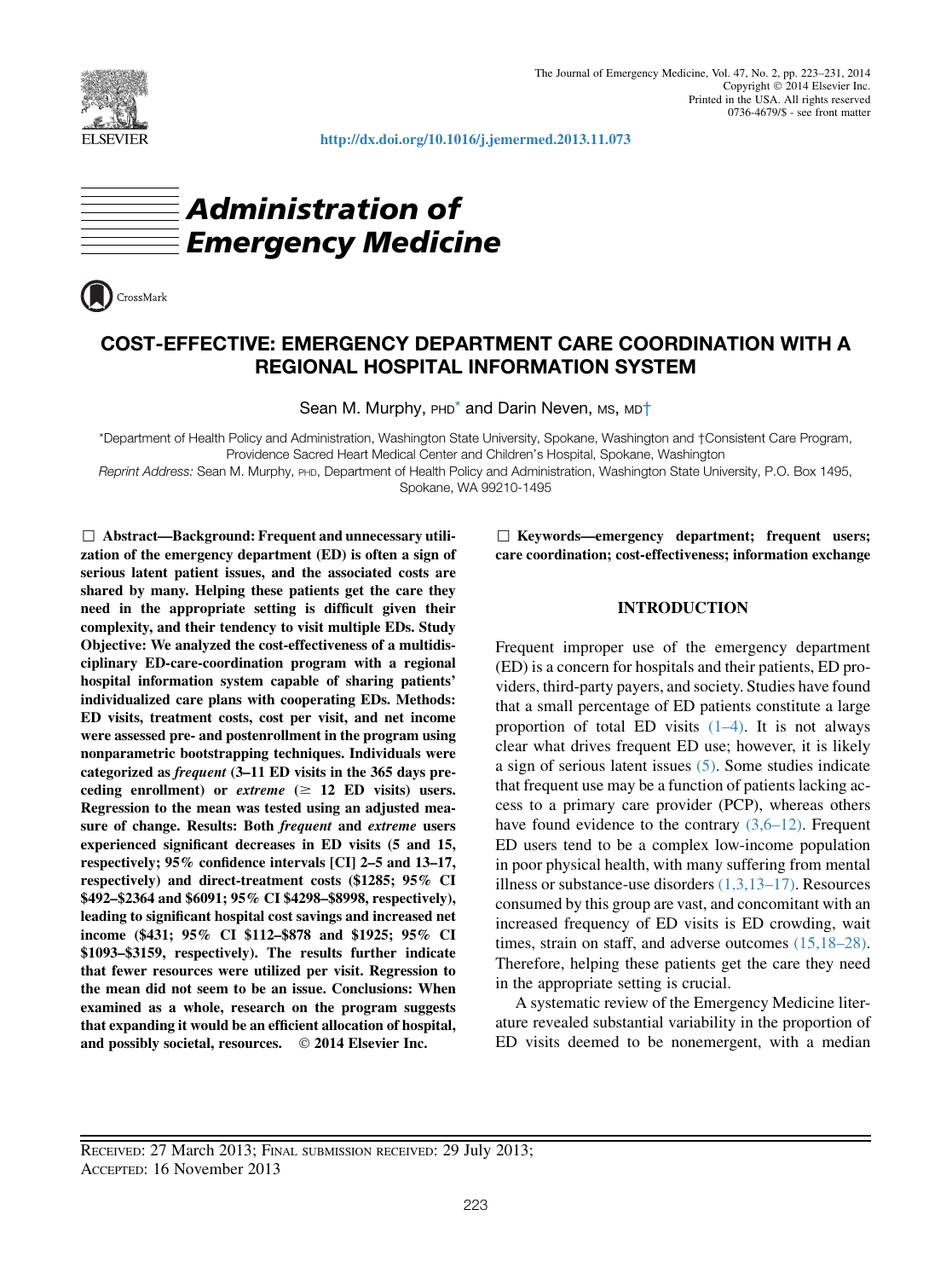finding of approximately 32% [\(29\)](#page-6-0). Weinick et al. found that roughly 14–27% of all ED visits could be treated in clinics and urgent-care centers at a lower cost; a potential savings of \$4.4 billion per year [\(30\).](#page-6-0) On a related note, a Washington State Hospital Association report found that half of all potentially avoidable ED visits were made by publicly insured individuals [\(31\)](#page-6-0). Similarly, Zuckerman and Shen found that 18% of the patients in their sample with three or more ED visits in the prior year were uninsured and 29% were publicly insured, the latter group being over twice as likely to be frequent users as those who were either privately insured or uninsured  $(32)$ .

Findings such as these have prompted policymakers to explore options for reducing expenditures on nonurgent visits to the ED. For example, the Washington State Health Care Authority (HCA) proposed a policy to deny reimbursement for ED visits made by Medicaid beneficiaries that are deemed to be ''not medically necessary in the ED setting'' [\(33\).](#page-6-0) Several factors, including concern that this policy was not in the best interest of Medicaid recipients, resulted in its suspension by the Washington State legislature [\(34\).](#page-6-0) Instead, the state implemented a policy allowing hospitals to apply seven best practices for reducing nonemergent ED visits; however, the HCA reserves the right to revert to the policy of denying payment if an adequate reduction in ED expenditures is not achieved.

Given the aforementioned complexity of frequent ED users, reducing inappropriate ED use and ensuring that needed care is received in the appropriate setting may be more difficult than simply triaging these patients and providing them with information on where such care can be received. Especially given that frequent users often visit multiple EDs [\(35–38\)](#page-6-0). Therefore, multidisciplinary ED-care-coordination programs have received attention as a means to treat frequent users efficiently. The structure of such programs varies, but the majority involves a case manager who represents the care-coordination team and directs the patient through the care process; a format that has been effective at reducing ED visits [\(39\).](#page-6-0) Programs that develop formal ED-care plans are less common, but also effective [\(40\)](#page-6-0). Still, many studies assessing the effectiveness of such programs have failed to include a cost analysis. Cost-effectiveness is something that should be considered by health care facilities and policymakers interested in efficiently allocating scarce resources.

The objective of this article was to preliminarily assess the cost-effectiveness of a relatively unique multidisciplinary ED-care-coordination program. This program is unique in that not only are individualized ED-care guidelines created for each patient, but also at its core is a regional hospital information system that allows participating EDs to view the guidelines. This is important, as the guidelines inform the emergency physician on proper care in the ED while directing the patient to further care in the appropriate setting. Such a program has the potential to benefit patients, all EDs in a given area, and in turn, society as a whole. As a result, this type of electronic patient-information-exchange system is receiving considerable attention in Washington State. In fact, the first best practice requires EDs to exchange patient information in real time using a similar system [\(41\).](#page-6-0)

Additional contributions to the literature include subgroup analyses according to the frequency of ED visits made over the year prior to initiation into the ED-carecoordination program, and focusing not only on changes in visits and direct-treatment costs as others have done, but also on changes in the hospital's net income and the direct cost of treatment per ED visit. Analyzing cost per visit allowed us to determine whether changes in cost were concomitant with changes in trips to the ED, or if the program also affected the resources used during a given ED visit. Separate analyses of relatively low and high frequent users gives stakeholders a sense of whether the program is cost-effective for all patients fitting the description of an over-user, or if resources should be focused on a subset of this population.

## METHODS

# Study Design

This was a 2-year retrospective pre-post analysis on a convenience sample of patients enrolled in a multidisciplinary ED-care-coordination program. Enrollment was based on referrals from ED physicians and Medicaid managed care plans. Prior to enrollment, patients' ED visits were retrospectively reviewed by a nurse case manager and a multi-disciplinary committee who determined that the patient demonstrated a pattern of inappropriate ED visits that could benefit from ED care coordination. Preference was given to managed-care Medicaid patients whose health plan provided reimbursement to the program. Data were collected on each subject for the 365 days prior to their initiation date for the program, and the 365 days after. The study was reviewed and approved by the Institutional Review Board (IRB) Spokane in Spokane, Washington (an IRB overseeing research done at the major Spokane-area medical facilities), and the Washington State University IRB.

# Study Setting

The setting for this study was the Consistent Care (CC) program based at Providence Sacred Heart Medical Center & Children's Hospital (SHMC) in Spokane. SHMC is a regional medical and trauma center for the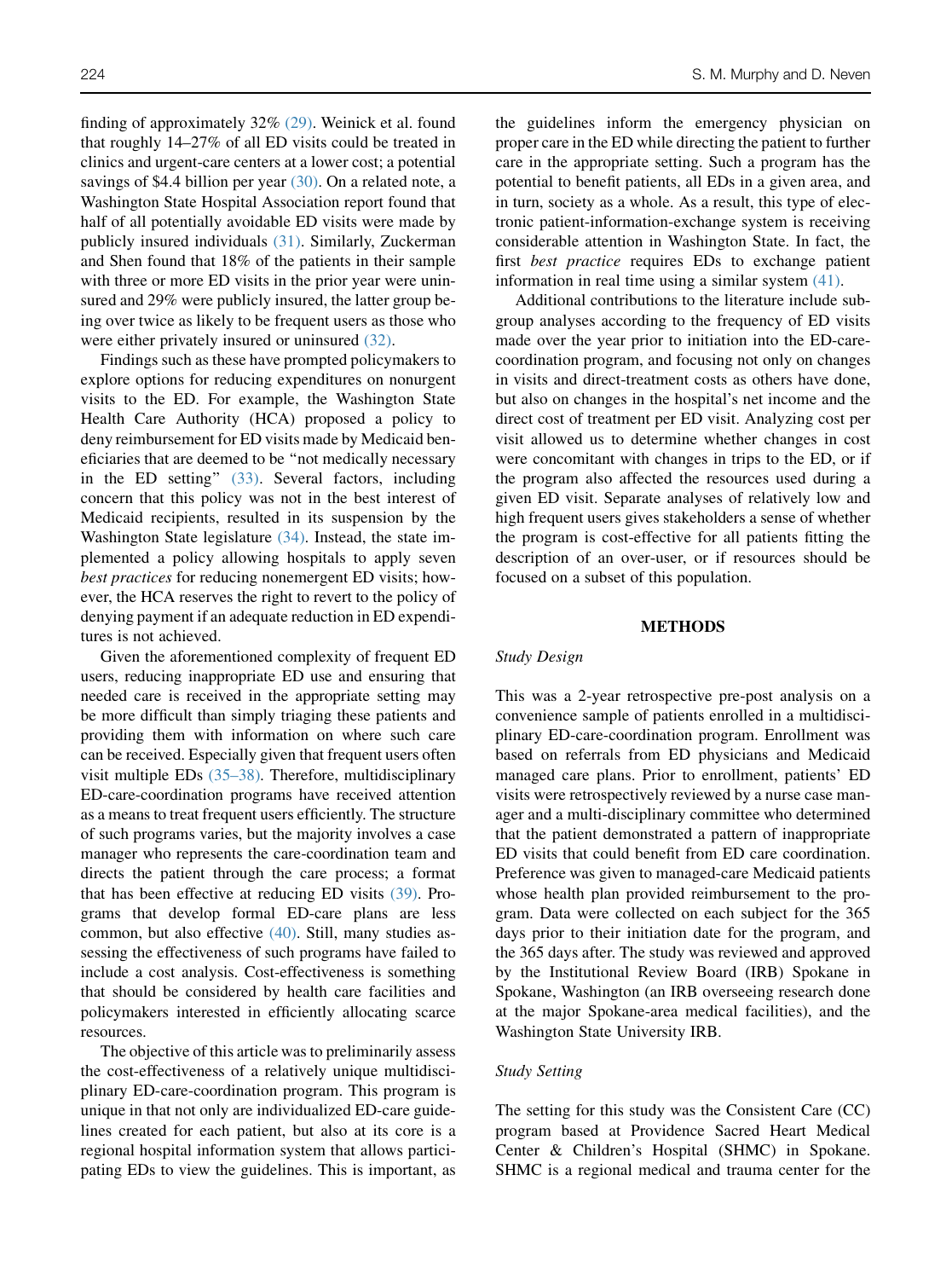Pacific Northwest, with 644 beds and approximately 80,000 yearly ED visits. The CC program is a multidisciplinary ED-care-coordination program designed to reduce unnecessary utilization of the ED. At the time of the study, the program's core staff was comprised of a 0.25 full-time equivalent (FTE) medical director, a 1.0 FTE case coordinator, and a 1.0 FTE administrative assistant.

Once enrolled in CC, staff members review electronic hospital records to determine the patient's PCP, at which point the provider is contacted to confirm their relationship with the patient and inform them of the patient's frequent ED use. If it is discovered that care is being obtained from multiple providers unbeknownst to each other, each is contacted, and a single provider is determined and recorded in the ED-care guidelines. The PCP provides information on the existence of a pain-management agreement, recurring opioid prescriptions, medical conditions, and ED treatment suggestions, all of which are placed in the ED-care guidelines, along with information on frequent computed tomography scans, overdoses, chemical dependency, and mental-health diagnoses. Every guideline contains a recommendation that controlled substances be prescribed or administered only in the ED for acute conditions with objective findings. Additional recommendations for EDcare coordination and ED treatment are obtained in consultation with a multidisciplinary committee consisting of physicians, nurses, mental-health and substanceabuse professionals, ED nurse managers, a pharmacist, a social worker, a chaplain, and others. Patient input is considered, but included in the guidelines only when deemed constructive. Furthermore, the CC program frequently arranges referrals to substance-abuse and mental-health services, issues that are prevalent in this population.

Attempts to contact each patient are made via telephone and letter to inform them of their enrollment in the program, and the assistance that is now available for obtaining appropriate medical care in appropriate settings. Care-coordination services are provided for as long as the patient is willing to engage.

The regional hospital information system in place during the study period consisted of all Spokane-area hospitals and several surrounding rural hospitals. The individualized ED-care guidelines were stored in the system, and the patient's record was flagged. ED providers who accessed a patient's record saw a notification screen indicating that an ED-care plan existed within the system. Information sharing between EDs subsequent to this study has been improved by implementing an additional system that automatically faxes the ED-care guideline and ED-visit history to the ED-treatment area upon patient registration. This reduces the chance that busy ED physicians will overlook the information.

#### Participants

Patients whose CC enrollment date was between January 1, 2008 and December 31, 2010, and who had complete data for the year prior to their induction into the program were included in the study. Individuals eligible for the study were at least 18 years of age at the time of program entry and had at least three visits to the ED in the 365 days prior to this index date. The end date for enrollment of December 31, 2010 was chosen to ensure that 365 days of data after enrollment were available. After eliminating 154 observations from 17 individuals for which cost data were not available, 2659 observations from 141 individuals remained.

## Data Collection and Measurements

Our analysis was conducted from the hospital's perspective; therefore, costs reflect those incurred by the hospital in the treatment of these patients. Information on the number of ED visits made during the study period, the associated direct-treatment costs, and net income, calculated as reimbursement minus total costs (direct plus indirect), were obtained from Providence Health Care's financial databases. Direct treatment costs were defined as those that were directly associated with the care received during a particular visit (e.g., wages and salaries, materials), whereas indirect costs were defined as those incurred as part of the production process, but could not be directly attributed to a specific visit (e.g., administrative costs, maintenance costs, insurance). Cost of treatment per visit was defined as total direct-treatment costs incurred during a given time frame divided by the number of ED visits for that period. A separate cost analysis of the CC program was previously performed to estimate the direct monthly cost of running the program, and the direct per-client cost of enrollment [\(42\).](#page-6-0) All nominal figures were adjusted to 2011 values using the Medical Care Price Index for cities in the western United States with populations between 50,000 and 1,500,000 [\(43\)](#page-6-0). As of 2010, the Spokane metropolitan statistical area had a population of approximately 470,000. All figures were calculated on an annual basis for the 365 days pre- and postenrollment.

A standard frequent ED user definition has not been established in the literature; definitions range from greater than three ED visits in a 12-month period, to 18 or more [\(1,39\).](#page-6-0) To determine whether the program was costeffective for both relatively low and high frequent users, the sample was split into two groups, those with 3–11 ED visits in the 365 days preceding their CC-enrollment date, and those with  $> 11$  visits, approximately dividing the sample in half and allowing for sufficient statistical power in each group. These groups will hereafter be referred to as frequent and extreme users, respectively.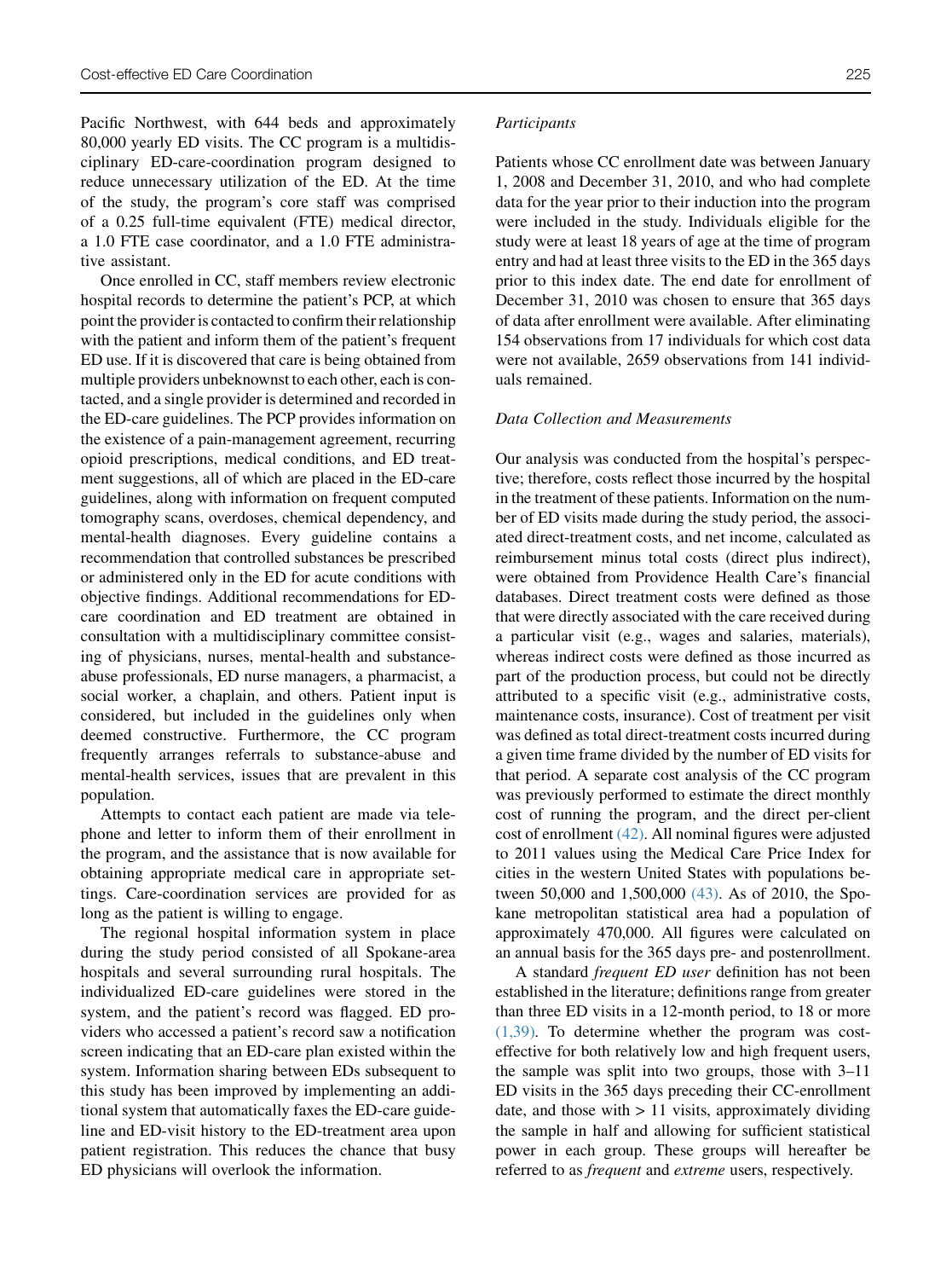#### Analysis

The effect of the CC program on ED visits, treatment costs, cost per visit, and net income were assessed for frequent and extreme users using nonparametric bootstrapping. This type of procedure estimates the empirical distribution of the variable of interest by drawing random samples with replacement from the existing dataset, equal to the number of observations in the dataset. This process is repeated a set number of times, and has been shown to provide robust test results in situations where the data are nonnormal and asymmetrical, as was the case here [\(44\).](#page-7-0) We applied the bootstrapping to median values, resampling 1000 times, to estimate bias-corrected 95% confidence intervals (CIs). These CIs were then used to test the null hypothesis that a significant change in each measure did not occur after enrollment in the CC program. The cost of the program was then varied to generate a rough estimate of the hospital's break-even point from a cost-saving perspective, for each group.

One of the primary concerns associated with a pre-post study design is regression toward the mean (RTM); that is, that subjects selected as a result of having extreme values for a given measure would eventually experience a decline without intervention [\(14,45,46\).](#page-6-0) The best method for controlling for RTM is to conduct a well-designed, randomized controlled trial (RCT). Though we are in the process of conducting such a trial on a similar program, it was not an option here; therefore, the following adjusted<br>measure of change was used to account for RTM:<br> $Y_{i2} - \hat{Y}_{i2} \equiv E(Y_{i2}|Y_{i1}) = Y_{i2} - (\rho Y_{i1} + (1 - \rho)\mu),$ measure of change was used to account for RTM:

$$
Y_{i2} - \dot{Y}_{i2} \equiv E(Y_{i2}|Y_{i1}) = Y_{i2} - (\rho Y_{i1} + (1 - \rho)\mu),
$$

where  $Y_{it}$  is a performance measure for provider *i* evaluated at time 1 and  $2,\rho$  represents the degree of correlation between  $Y_{i1}$  and  $Y_{i2}$ , and  $\mu$  symbolizes the population mean, which was estimated for each measure via bootstrapping on the entire sample [\(45\)](#page-7-0). The performance measures do not have a specified distribution, but are assumed to have the same mean under the null hypothesis of *no change*. If  $\rho = 1$ , the observed change between  $Y_{i1}$  and  $Y_{i2}$  is not correlated with the initial measure of  $Y_{i1}$ , and RTM is not an issue. Equation [\(1\)](#page-6-0) was estimated via bootstrapping, resampling 1000 times. As above, bias-corrected 95% CIs were estimated, and used to retest the null hypotheses of *no change* in the outcome measures pre- and postenrollment.

### **RESULTS**

#### Descriptive Statistics

Of the 144 patients in our sample, 67% were female, and at the time of initiation into the program, enrollees' ages

ranged from 19 to 68 years, with an average of 35 years (SD 10.48). During the year prior to (after) enrollment, approximately 68% (63%) of the total visits by the extreme user group were covered by Medicaid, 14% (14%) by Medicare, 9% (8%) by commercial insurers, 3% (0%) by other government programs, and 6% (15%) were considered to be charity care or self-pay. For the frequent user group in the year prior to (after) enrollment, 70% (75%) of the visits were covered by Medicaid, 16% (10%) by Medicare, 6% (0%) by commercial insurers, 4% (1%) by other government programs, and 5% (13%) were considered to be charity care or self-pay. Figure 1 displays the change in total ED visits on a quarterly basis for the frequent and extreme users.

Although we were unable to determine the primary diagnoses of the individuals in our sample, a prior analysis of 275 CC patients revealed that pain accounted for 75% of all chief complaints within the 6 months prior to enrollment [\(47\)](#page-7-0). The top 6 pain complaints were abdominal, back/neck, extremity, dental, body-part, and headache. Roughly 56% of patients reported a history of substance abuse, 63% of which reported a history of polysubstance abuse. Opioids were the most commonly used individual substance (13%), followed by THC (tetrahydrocannabinol; 12%), alcohol (7%), and stimulants (6%). Thirty percent of patients had a documented psychiatric diagnosis, the most prevalent being personality disorders, followed by depression, anxiety, and mood disorders. Furthermore, 24% of patients had a history of cooccurring substance abuse and psychiatric diagnoses, and 38% had neither.



Figure 1. Total number of emergency department visits. CC = Consistent Care.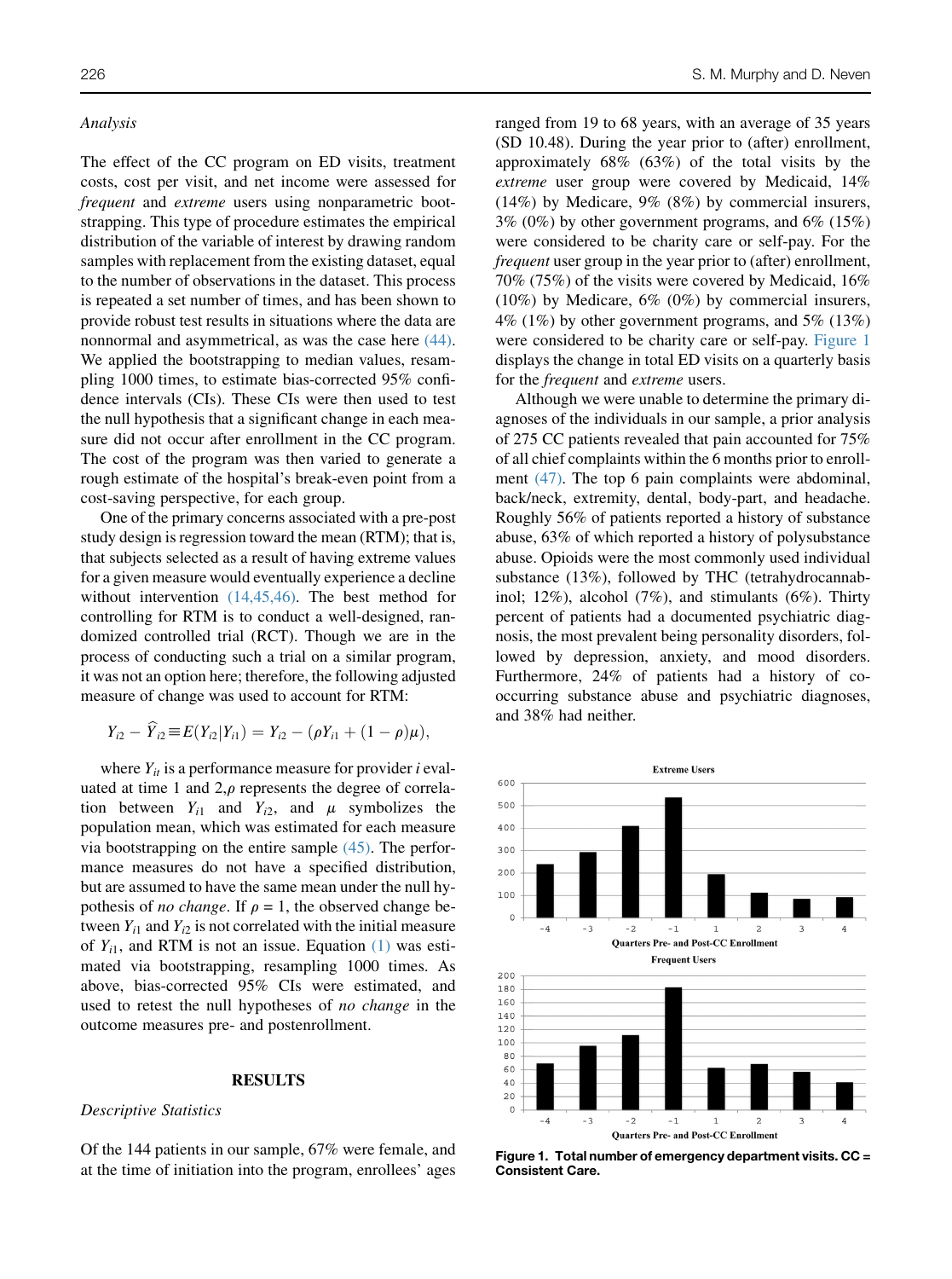# Main Results

Table 1 contains the pre and post cost and utilization figures for extreme and frequent users, as well as the bootstrapped bias-corrected 95% CIs. The extreme group had a median of 19 total visits to the ED during the year prior to CC enrollment. The frequent user group had a median of seven total ED visits during the same time period. The program was successful at significantly reducing ED visits for both groups. The median number of total visits decreased by 15 for the group of extreme users and five for the frequent users, a 79% and 71% decrease, respectively.

[Figure 2](#page-5-0) displays the change in total direct-treatment costs on a quarterly basis for both extreme and frequent users. The post-CC enrollment figures were adjusted for the per-client cost of CC enrollment (\$554) [\(42\).](#page-6-0) The CC program significantly reduced the hospital treatment costs for the extreme users, by \$6091, a 76% decline; and \$1285 for the frequent users, a 55% decline. Further analysis indicates that the cost of enrolling an extreme user in the program could increase approximately eightfold before the direct-treatment costs would no longer be significantly lower than prior to enrollment, whereas the enrollment cost for *frequent* users would have to double for this to be the case. The aggregate results further support this assertion. The total direct cost for the year after enrollment was \$710,474 lower than the year prior for all clients in the sample, \$567,665 of which could be attributed to extreme users. The estimated cost of running the CC program for 1 year was \$265,680 [\(42\)](#page-6-0).

There were also significant changes associated with the hospital's net income and direct-treatment cost per

|  |  | Table 1. Cost and Utilization Figures (Median Values) |  |  |  |
|--|--|-------------------------------------------------------|--|--|--|
|--|--|-------------------------------------------------------|--|--|--|

visit among both pre- and postenrollment groups. The median net income increased \$1925 for extreme users, and \$431 for frequent users, a 78% and 71% increase, respectively. The hospital's net income for the year after CC enrollment was \$122,495 higher than the year prior for the entire sample, \$83,988 of which could be attributed to extreme users. The median cost per visit (excluding the costs of CC) dropped by \$133 for the extreme group, and \$88 for the frequent group, a 33% and 27% reduction, respectively.

Overall, the results from the RTM-adjusted tests of no change in each measure pre- and post-CC enrollment were consistent with those from the non-RTM-adjusted tests. The one exception was the failure-to-reject result associated with the hospital's net income among the group of extreme users.

#### DISCUSSION

The CC program seems to be cost saving from the hospital's perspective for both frequent and extreme users of the ED, but especially for the latter group. Both groups experienced significant decreases in ED visits and direct-treatment costs, even after accounting for the costs of the program. In fact, the aggregate figures indicate that after just 1 year in the CC program, the cost savings were enough to pay for the entire program for over 2.5 years. The savings of the *extreme* user group alone could cover program costs for over 2 years. Savings associated with CC will likely become even more pronounced as the program expands, given the findings of a prior cost analysis that economies of scale opportunities exist [\(42\)](#page-6-0).

| Variable                                                                                                                                                                                    | Pre                                 | Post                                             | Difference (Post - Pre)                                   | 95% Bias-corrected CI                                       |                                                             |
|---------------------------------------------------------------------------------------------------------------------------------------------------------------------------------------------|-------------------------------------|--------------------------------------------------|-----------------------------------------------------------|-------------------------------------------------------------|-------------------------------------------------------------|
| Extreme users (12 or more visits in the 365 days<br>preenrollment) $n = 76$<br><b>Visits</b><br>Direct treatment costs<br>Net income<br>Direct treatment cost per visit<br>Inpatient visits | 19<br>\$8058<br>$-$ \$2481<br>\$407 | 4<br>$$1967+$<br>$-$ \$556<br>\$274              | $-15*$<br>$-$ \$6091*<br>$$1925*$<br>$-$ \$133*<br>$-1$ * | $-17$<br>$-$ \$8998<br>\$1093<br>$-$ \$211<br>-1            | $-13$<br>$-$ \$4298<br>\$3159<br>$-$ \$50<br>$\Omega$       |
| Outpatient visits<br>Frequent users (3-11 visits in the 365 days<br>preenrollment) $n = 65$                                                                                                 | 17                                  | 4                                                | $-13*$                                                    | $-14$                                                       | 10                                                          |
| <b>Visits</b><br>Direct treatment costs<br>Net income<br>Direct treatment cost per visit<br>Inpatient visits<br>Outpatient visits                                                           | \$2328<br>$-$ \$608<br>\$323        | $$1043+$<br>$-$ \$177<br>\$235<br>$\overline{2}$ | $-5^*$<br>$-$ \$1285*<br>$$431*$<br>$-$ \$88*<br>$-5^*$   | $-5$<br>$-$ \$2364<br>\$112<br>$-$ \$150<br><b>NA</b><br>-5 | $-2$<br>$-$ \$492<br>\$878<br>$-$ \$33<br><b>NA</b><br>$-2$ |

CI = confidence interval.

 $p < 0.0$ .

† Cost of Consistent Care enrollment is included.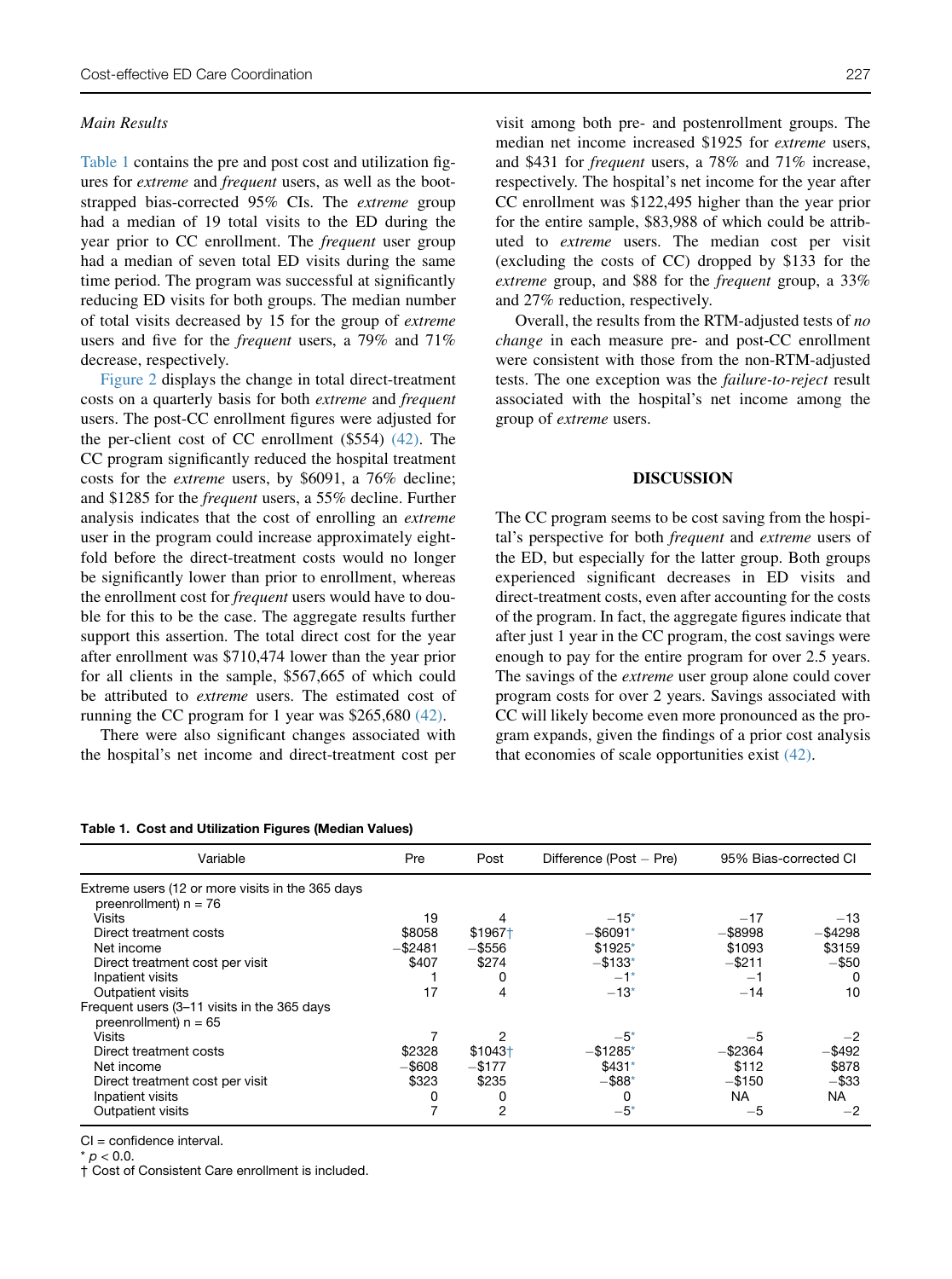<span id="page-5-0"></span>

Figure 2. Total direct treatment costs. CC = Consistent Care.

It seems that the CC program may also result in more efficient care for its clients. The direct-treatment cost (excluding program cost) per visit decreased after enrollment, indicating that falling costs were not due solely to decreased visits, but that the resources utilized per visit were also diminishing.

Our findings further revealed significant increases in the hospital's net income, with the possible exception of extreme users after controlling for RTM. These amounts will certainly differ according to payer-mix. Our sample contained a large proportion of publicly insured patients; however, previous studies indicate that a large share of frequent users is publicly insured [\(31,32\)](#page-6-0).

A prior analysis of 71 Medicaid beneficiaries enrolled in the CC program revealed a cumulative 44% reduction in ED visits over a 4-month period across all EDs in Washington State [\(48\)](#page-7-0). This finding is indicative of the potential associated with combining an ED care-coordination program with a patient-information-exchange system. Also reported was a reduction in all paid Medicaid claims [\(48\)](#page-7-0). Despite our inability to track patients' utilization patterns after enrollment in the CC program, the fact that staff members ensure that each patient has a PCP, who helps develop the individualized ED-care guidelines, indicates that care for nonemergent conditions should be accessible. These findings, in conjunction with those that economies of scale opportunities exist, suggest that stakeholders' most efficient option would be to link all EDs in a region to an information-exchange system and create one large multidisciplinary ED-care-coordination program for that area [\(42\).](#page-6-0)

# Limitations

There are a number of limitations to consider. First, our sample may not be representative of all frequent ED users. That is, patients were enrolled in the CC program according to referrals made by ED physicians and Medicaid managed care plans. Preference was given to managed care Medicaid patients whose health plan provided reimbursement to the program. This reimbursement was not considered in the analysis, but provides further motivation to implement ED care-coordination programs. Regardless, this sample's health-care utilization patterns and their associated costs indicate that they are a group worthy of attention. Second, there is concern that frequent users would experience RTM [\(14,46\)](#page-6-0). Though we retested the null hypotheses of no change in the outcome measures pre- and postenrollment using an RTM-adjusted measure of change, and the findings suggest it is not a concern, we cannot rule it out without a well-designed RCT [\(45\).](#page-7-0) Third, we were unable to determine the chief complaints of patients in our sample; however, we did have access to a previous study analyzing this information for a sample of patients in the program. Finally, we were not able to measure and assess changes in patients' health-related quality of life, nor were we able to track their use of health care resources across all facilities. An analysis in which these measures are included and a societal-cost perspective is adopted would be ideal. An RCT in which many of these factors are addressed is underway.

#### **CONCLUSION**

Frequent ED users are typically a complex low-income population suffering from multiple comorbidities. Many lack access to a PCP and have a tendency to visit multiple EDs [\(6–8,35–38\)](#page-6-0). Moreover, the costs associated with frequent and improper use of the ED are incurred not only by the patients themselves, but also by other patients, hospitals, ED providers, third-party payers, and society in general. The CC program, along with its regional health information system, assists these patients with getting the care they need in the appropriate setting. When examined as a whole, research on the program suggests that expanding it would be an efficient allocation of hospital, and possibly societal, resources.

Acknowledgements—This project was supported by grant funds from the Washington State University Spokane Office of Research. We further acknowledge the support of Providence Sacred Heart Medical Center & Children's Hospital in Spokane, WA. Linda Marsh, RN and Genevieve Green from the Consistent Care program were instrumental in procuring the financial data.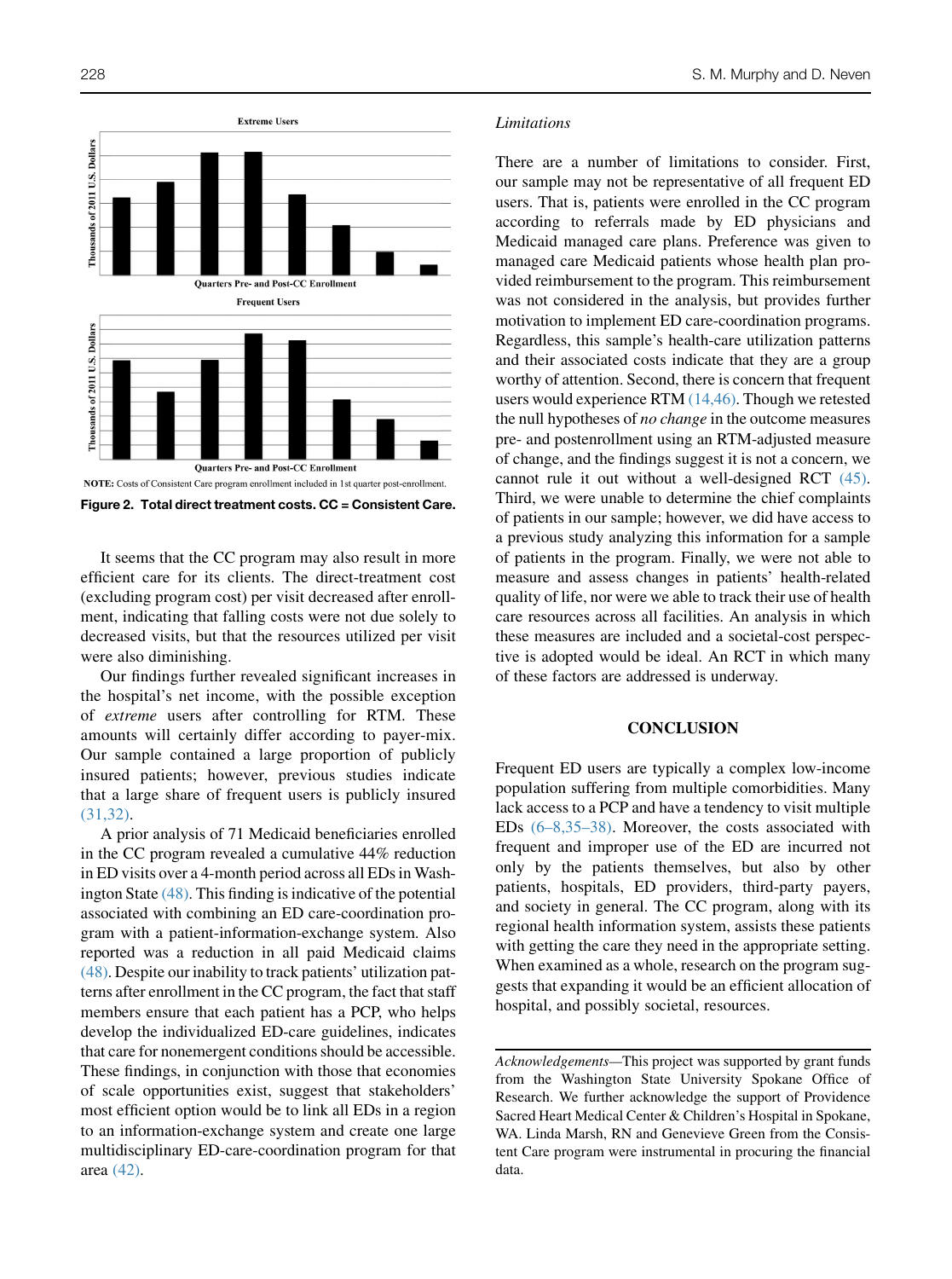#### **REFERENCES**

- <span id="page-6-0"></span>1. [Doupe MB, Palatnick W, Day S, et al. Frequent users of emergency](http://refhub.elsevier.com/S0736-4679(13)01399-1/sref1) [departments: developing standard definitions and defining promi](http://refhub.elsevier.com/S0736-4679(13)01399-1/sref1)[nent risk factors. Ann Emerg Med 2012;60:24–32.](http://refhub.elsevier.com/S0736-4679(13)01399-1/sref1)
- 2. [Hansagi H, Edhag O, Allebeck P. High consumers of health care in](http://refhub.elsevier.com/S0736-4679(13)01399-1/sref2) [emergency units: how to improve their quality of care. Qual Assur](http://refhub.elsevier.com/S0736-4679(13)01399-1/sref2) [Health Care 1991;3:51–62.](http://refhub.elsevier.com/S0736-4679(13)01399-1/sref2)
- 3. [Hunt KA, Weber EJ, Showstack JA, Colby DC, Callaham ML.](http://refhub.elsevier.com/S0736-4679(13)01399-1/sref3) [Characteristics of frequent users of emergency departments. Ann](http://refhub.elsevier.com/S0736-4679(13)01399-1/sref3) [Emerg Med 2006;48:1–8](http://refhub.elsevier.com/S0736-4679(13)01399-1/sref3).
- 4. [Murphy AW, Leonard C, Plunkett PK, et al. Characteristics of at](http://refhub.elsevier.com/S0736-4679(13)01399-1/sref4)[tenders and their attendances at an urban accident and emergency](http://refhub.elsevier.com/S0736-4679(13)01399-1/sref4) [department over a one year period. J Accid Emerg Med 1999;16:](http://refhub.elsevier.com/S0736-4679(13)01399-1/sref4) [425–7](http://refhub.elsevier.com/S0736-4679(13)01399-1/sref4).
- 5. [Pope D, Fernandes CM, Bouthillette F, Etherington J. Frequent](http://refhub.elsevier.com/S0736-4679(13)01399-1/sref5) [users of the emergency department: a program to improve care](http://refhub.elsevier.com/S0736-4679(13)01399-1/sref5) [and reduce visits. CMAJ 2000;162:1017–20](http://refhub.elsevier.com/S0736-4679(13)01399-1/sref5).
- 6. [The Medicaid Access Study Group. Access of Medicaid recipients](http://refhub.elsevier.com/S0736-4679(13)01399-1/sref6) [to outpatient care. N Engl J Med 1994;330:1426–30](http://refhub.elsevier.com/S0736-4679(13)01399-1/sref6).
- 7. [Redelmeier DA, Molin JP, Tibshirani RJ. A randomised trial of](http://refhub.elsevier.com/S0736-4679(13)01399-1/sref7) [compassionate care for the homeless in an emergency department.](http://refhub.elsevier.com/S0736-4679(13)01399-1/sref7) [Lancet 1995;345:1131–4.](http://refhub.elsevier.com/S0736-4679(13)01399-1/sref7)
- 8. [Shumway M, Boccellari A, O'Brien K, Okin RL. Cost-effec](http://refhub.elsevier.com/S0736-4679(13)01399-1/sref8)[tiveness of clinical case management for ED frequent users:](http://refhub.elsevier.com/S0736-4679(13)01399-1/sref8) [results of a randomized trial. Am J Emerg Med 2008;26:](http://refhub.elsevier.com/S0736-4679(13)01399-1/sref8) [155–64.](http://refhub.elsevier.com/S0736-4679(13)01399-1/sref8)
- 9. [Moore G, Gerdtz M, Manias E, Hepworth G, Dent A. Socio-demo](http://refhub.elsevier.com/S0736-4679(13)01399-1/sref9)[graphic and clinical characteristics of re-presentation to an Austra](http://refhub.elsevier.com/S0736-4679(13)01399-1/sref9)[lian inner-city emergency department: implications for service](http://refhub.elsevier.com/S0736-4679(13)01399-1/sref9) [delivery. BMC Public Health 2007;7:320](http://refhub.elsevier.com/S0736-4679(13)01399-1/sref9).
- 10. [Phillips GA, Brophy DS, Weiland TJ, Chenhall AJ, Dent AW. The](http://refhub.elsevier.com/S0736-4679(13)01399-1/sref10) [effect of multidisciplinary case management on selected outcomes](http://refhub.elsevier.com/S0736-4679(13)01399-1/sref10) [for frequent attenders at an emergency department. Med J Aust](http://refhub.elsevier.com/S0736-4679(13)01399-1/sref10) [2006;184:602–6.](http://refhub.elsevier.com/S0736-4679(13)01399-1/sref10)
- 11. [Ullman R, Block JA, Stratmann WC. An emergency room's pa](http://refhub.elsevier.com/S0736-4679(13)01399-1/sref11)[tients: their characteristics and utilization of hospital services.](http://refhub.elsevier.com/S0736-4679(13)01399-1/sref11) [Med Care 1975;13:1011–20.](http://refhub.elsevier.com/S0736-4679(13)01399-1/sref11)
- 12. [West S, King V, Carey TS, et al. Systems to rate the strength of](http://refhub.elsevier.com/S0736-4679(13)01399-1/sref12) [scientific evidence. Evid Rep Technol Assess \(Summ\) 2002;47:](http://refhub.elsevier.com/S0736-4679(13)01399-1/sref12) [1–11.](http://refhub.elsevier.com/S0736-4679(13)01399-1/sref12)
- 13. [Mancuso D, Nordlund DJ, Felver B. Frequent emergency room](http://refhub.elsevier.com/S0736-4679(13)01399-1/sref13) [visits signal substance abuse and mental illness. Seattle: Wash](http://refhub.elsevier.com/S0736-4679(13)01399-1/sref13)[ington State DSHS Research and Data Analysis Division;](http://refhub.elsevier.com/S0736-4679(13)01399-1/sref13) [2004.](http://refhub.elsevier.com/S0736-4679(13)01399-1/sref13)
- 14. [Mandelberg JH, Kuhn RE, Kohn MA. Epidemiologic analysis of an](http://refhub.elsevier.com/S0736-4679(13)01399-1/sref14) [urban, public emergency department's frequent users. Acad Emerg](http://refhub.elsevier.com/S0736-4679(13)01399-1/sref14) [Med 2000;7:637–46.](http://refhub.elsevier.com/S0736-4679(13)01399-1/sref14)
- 15. [Genell Andren K, Rosenqvist U. Heavy users of an emergency](http://refhub.elsevier.com/S0736-4679(13)01399-1/sref15) [department: psychosocial and medical characteristcs, other health](http://refhub.elsevier.com/S0736-4679(13)01399-1/sref15) [care contacts and the effect of a hospital social worker intervention.](http://refhub.elsevier.com/S0736-4679(13)01399-1/sref15) [Soc Sci Med 1985;21:761–70](http://refhub.elsevier.com/S0736-4679(13)01399-1/sref15).
- 16. [Hansagi H, Allebeck P, Edhag O, Magnusson G. Frequency of](http://refhub.elsevier.com/S0736-4679(13)01399-1/sref16) [emergency department attendances as a predictor of mortality:](http://refhub.elsevier.com/S0736-4679(13)01399-1/sref16) [nine-year follow-up of a population-based cohort. J Public Health](http://refhub.elsevier.com/S0736-4679(13)01399-1/sref16) Med 1990;12:39-44.
- 17. [Lowe RA, Young GP, Reinke B, White JD, Auerbach PS. Indigent](http://refhub.elsevier.com/S0736-4679(13)01399-1/sref17) [health care in emergency medicine: an academic perspective. Ann](http://refhub.elsevier.com/S0736-4679(13)01399-1/sref17) [Emerg Med 1991;20:790–4](http://refhub.elsevier.com/S0736-4679(13)01399-1/sref17).
- 18. [Hansagi H, Norell SE, Magnusson G. Hospital care utilization in a](http://refhub.elsevier.com/S0736-4679(13)01399-1/sref18) [17,000 population sample: 5-year follow-up. Soc Sci Med 1985;20:](http://refhub.elsevier.com/S0736-4679(13)01399-1/sref18) [487–92](http://refhub.elsevier.com/S0736-4679(13)01399-1/sref18).
- 19. [Malone RE. Heavy users of emergency services: social construction](http://refhub.elsevier.com/S0736-4679(13)01399-1/sref19) [of a policy problem. Soc Sci Med 1995;40:469–77.](http://refhub.elsevier.com/S0736-4679(13)01399-1/sref19)
- 20. [Zechnich AD, Hedges JR. Community-wide emergency department](http://refhub.elsevier.com/S0736-4679(13)01399-1/sref20) [visits by patients suspected of drug-seeking behavior. Acad Emerg](http://refhub.elsevier.com/S0736-4679(13)01399-1/sref20) [Med 1996;3:312–7.](http://refhub.elsevier.com/S0736-4679(13)01399-1/sref20)
- 21. [Davis D, Barone JE, Blackwood MM. Munchausen syndrome pre](http://refhub.elsevier.com/S0736-4679(13)01399-1/sref21)[senting as trauma. J Trauma 1997;42:1179–81](http://refhub.elsevier.com/S0736-4679(13)01399-1/sref21).
- 22. [Hoot NR, Aronsky D. Systematic review of emergency department](http://refhub.elsevier.com/S0736-4679(13)01399-1/sref22) [crowding: causes, effects, and solutions. Ann Emerg Med 2008;52:](http://refhub.elsevier.com/S0736-4679(13)01399-1/sref22) [126–36](http://refhub.elsevier.com/S0736-4679(13)01399-1/sref22).
- 23. [Malone RE. Almost 'like family': emergency nurses and 'frequent](http://refhub.elsevier.com/S0736-4679(13)01399-1/sref23) [flyers'. J Emerg Nurs 1996;22:176–83.](http://refhub.elsevier.com/S0736-4679(13)01399-1/sref23)
- 24. [Pitts SR, Niska RW, Xu J, Burt CW. National Hospital Ambulatory](http://refhub.elsevier.com/S0736-4679(13)01399-1/sref24) [Medical Care Survey: 2006 emergency department summary. Natl](http://refhub.elsevier.com/S0736-4679(13)01399-1/sref24) [Health Stat Report 2008;6:1–38.](http://refhub.elsevier.com/S0736-4679(13)01399-1/sref24)
- 25. [Schappert SM, Burt CW. Ambulatory care visits to physician](http://refhub.elsevier.com/S0736-4679(13)01399-1/sref25) [offices, hospital outpatient departments, and emergency depart](http://refhub.elsevier.com/S0736-4679(13)01399-1/sref25)[ments: United States, 2001–02. Vital Health Stat 13 2006;159:](http://refhub.elsevier.com/S0736-4679(13)01399-1/sref25) [1–66.](http://refhub.elsevier.com/S0736-4679(13)01399-1/sref25)
- 26. [Shah MN, Cushman JT, Davis CO, Bazarian JJ, Auinger P,](http://refhub.elsevier.com/S0736-4679(13)01399-1/sref26) [Friedman B. The epidemiology of emergency medical services](http://refhub.elsevier.com/S0736-4679(13)01399-1/sref26) [use by children: an analysis of the National Hospital Ambulatory](http://refhub.elsevier.com/S0736-4679(13)01399-1/sref26) [Medical Care Survey. Prehosp Emerg Care 2008;12:269–76](http://refhub.elsevier.com/S0736-4679(13)01399-1/sref26).
- 27. [Sun BC, Hsia RY, Weiss RE, et al. Effect of emergency department](http://refhub.elsevier.com/S0736-4679(13)01399-1/sref27) [crowding on outcomes of admitted patients. Ann Emerg Med 2013;](http://refhub.elsevier.com/S0736-4679(13)01399-1/sref27) [61:605–11.](http://refhub.elsevier.com/S0736-4679(13)01399-1/sref27)
- 28. [Trzeciak S, Rivers EP. Emergency department overcrowding in the](http://refhub.elsevier.com/S0736-4679(13)01399-1/sref28) [United States: an emerging threat to patient safety and public health.](http://refhub.elsevier.com/S0736-4679(13)01399-1/sref28) [Emerg Med J 2003;20:402–5](http://refhub.elsevier.com/S0736-4679(13)01399-1/sref28).
- 29. [Durand AC, Gentile S, Devictor B, et al. ED patients: how nonur](http://refhub.elsevier.com/S0736-4679(13)01399-1/sref29)[gent are they? Systematic review of the emergency medicine liter](http://refhub.elsevier.com/S0736-4679(13)01399-1/sref29)[ature. Am J Emerg Med 2011;29:333–45.](http://refhub.elsevier.com/S0736-4679(13)01399-1/sref29)
- 30. [Weinick RM, Burns RM, Mehrotra A. Many emergency department](http://refhub.elsevier.com/S0736-4679(13)01399-1/sref30) [visits could be managed at urgent care centers and retail clinics.](http://refhub.elsevier.com/S0736-4679(13)01399-1/sref30) [Health Aff \(Millwood\) 2010;29:1630–6](http://refhub.elsevier.com/S0736-4679(13)01399-1/sref30).
- 31. [Cannon J, Feldman J. Potentially avoidable emergency room use.](http://refhub.elsevier.com/S0736-4679(13)01399-1/sref31) [Seattle: Washington State Hospital Association; 2011](http://refhub.elsevier.com/S0736-4679(13)01399-1/sref31).
- 32. [Zuckerman S, Shen YC. Characteristics of occasional and frequent](http://refhub.elsevier.com/S0736-4679(13)01399-1/sref32) [emergency department users: do insurance coverage and access to](http://refhub.elsevier.com/S0736-4679(13)01399-1/sref32) [care matter? Med Care 2004;42:176–82.](http://refhub.elsevier.com/S0736-4679(13)01399-1/sref32)
- 33. Stevenson J, Michael S. Emergency rooms and medical necessity: questions and answers from the Health Care Authority on limiting payment for ''not medically necessary'' in the emergency room setting. Washington State Health Care Authority; 2012. Available at: [http://www.wsha.org/files/NonMedically%20Necessary%20ER](http://www.wsha.org/files/NonMedically%20Necessary%20ER%20Visits%20FAQ%201-205-12.pdf) [%20Visits%20FAQ%201-205-12.pdf](http://www.wsha.org/files/NonMedically%20Necessary%20ER%20Visits%20FAQ%201-205-12.pdf). Accessed December 4, 2012.
- 34. [Kellermann AL, Weinick RM. Emergency departments, Medicaid](http://refhub.elsevier.com/S0736-4679(13)01399-1/sref34) [costs, and access to primary care—understanding the link. N Engl](http://refhub.elsevier.com/S0736-4679(13)01399-1/sref34) [J Med 2012;366:2141–3.](http://refhub.elsevier.com/S0736-4679(13)01399-1/sref34)
- 35. [Cook LJ, Knight S, Junkins EP Jr, Mann NC, Dean JM, Olson LM.](http://refhub.elsevier.com/S0736-4679(13)01399-1/sref35) [Repeat patients to the emergency department in a statewide data](http://refhub.elsevier.com/S0736-4679(13)01399-1/sref35)[base. Acad Emerg Med 2004;11:256–63](http://refhub.elsevier.com/S0736-4679(13)01399-1/sref35).
- 36. Doupe M, Kozyrskyj A, Soodeen RA, Derksen S, Burchill C, Huq S. An initial analysis of emergency departments and urgent care in Winnipeg 2008. Available at: [http://mchp-appserv.cpe.umanitoba.](http://mchp-appserv.cpe.umanitoba.ca/deliverablesList.html) [ca/deliverablesList.html](http://mchp-appserv.cpe.umanitoba.ca/deliverablesList.html). Accessed January 3, 2013.
- 37. [Fuda KK, Immekus R. Frequent users of Massachusetts emer](http://refhub.elsevier.com/S0736-4679(13)01399-1/sref36)[gency departments: a statewide analysis. Ann Emerg Med 2006;](http://refhub.elsevier.com/S0736-4679(13)01399-1/sref36) [48:9–16.](http://refhub.elsevier.com/S0736-4679(13)01399-1/sref36)
- 38. [Ovens HJ, Chan BT. Heavy users of emergency services: a](http://refhub.elsevier.com/S0736-4679(13)01399-1/sref37) [population-based review. CMAJ 2001;165:1049–50](http://refhub.elsevier.com/S0736-4679(13)01399-1/sref37).
- 39. [Althaus F, Paroz S, Hugli O, et al. Effectiveness of interventions](http://refhub.elsevier.com/S0736-4679(13)01399-1/sref38) [targeting frequent users of emergency departments: a systematic](http://refhub.elsevier.com/S0736-4679(13)01399-1/sref38) [review. Ann Emerg Med 2011;58:41–52](http://refhub.elsevier.com/S0736-4679(13)01399-1/sref38).
- 40. [Skinner J, Carter L, Haxton C. Case management of patients who](http://refhub.elsevier.com/S0736-4679(13)01399-1/sref39) [frequently present to a Scottish emergency department. Emerg](http://refhub.elsevier.com/S0736-4679(13)01399-1/sref39) Med J 2009;26:103-5.
- 41. Washington State Hospital Association. Reducing unnecessary emergency room use: best practices: Washington State Hospital Association. Available at: <http://www.wsha.org/webcasts.cfm>. Accessed April 19, 2012.
- 42. [Jathar RS, Murphy SM. A cost analysis of an emergency department](http://refhub.elsevier.com/S0736-4679(13)01399-1/sref40) [care coordination program. Spokane, WA: Washington State Uni](http://refhub.elsevier.com/S0736-4679(13)01399-1/sref40)[versity; 2012.](http://refhub.elsevier.com/S0736-4679(13)01399-1/sref40)
- 43. U.S. Bureau of Labor Statistics. Medical Care Price Index. Available at: [http://www.bls.gov.](http://www.bls.gov) Accessed March 24, 2012.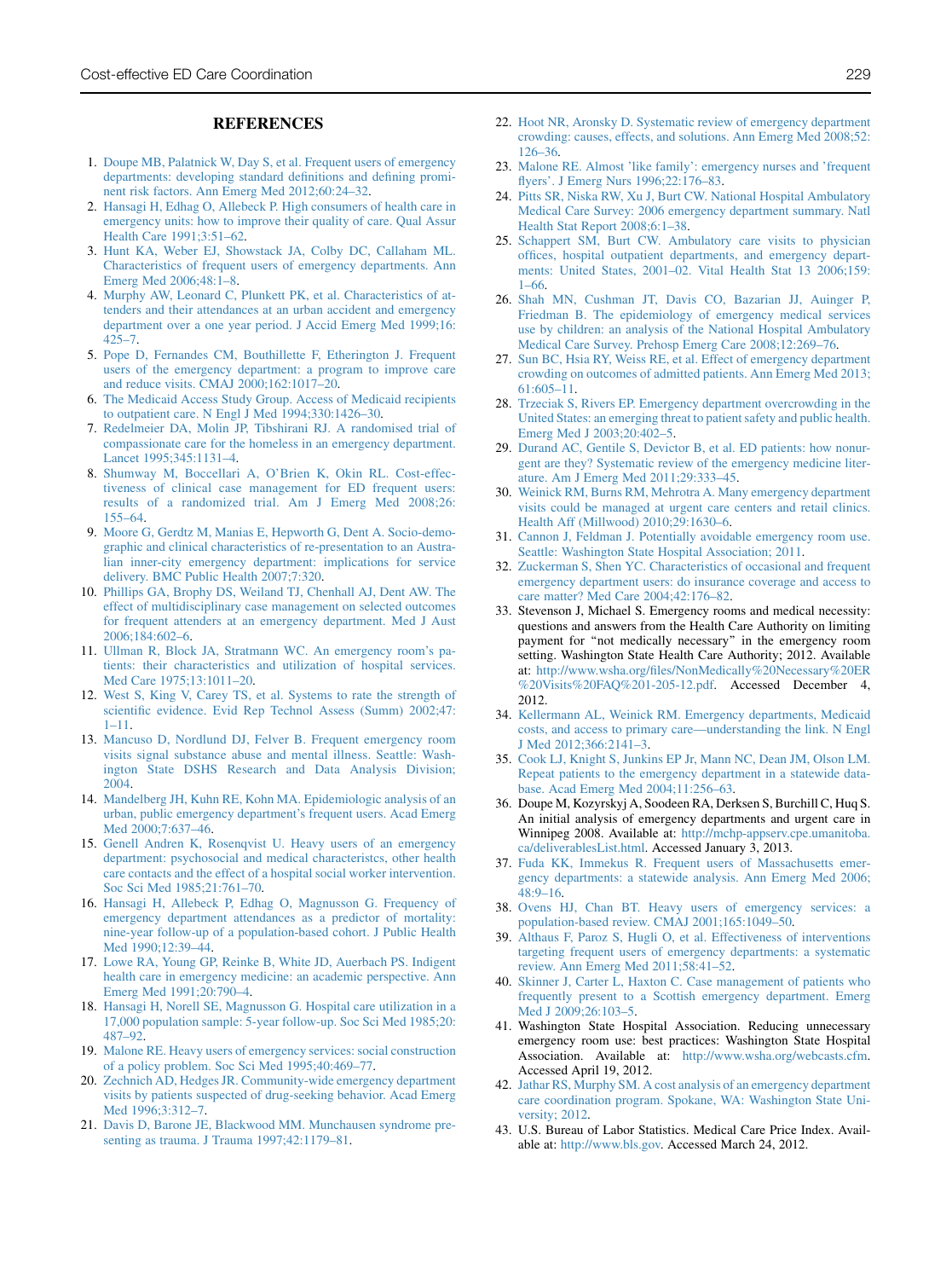- <span id="page-7-0"></span>44. [Efron B, Tibshirani R. An introduction to the bootstrap. New York:](http://refhub.elsevier.com/S0736-4679(13)01399-1/sref41) [Chapman and Hall; 1993](http://refhub.elsevier.com/S0736-4679(13)01399-1/sref41).
- 45. [Jones HE, Spiegelhalter DJ. Accounting for regression-to-the-mean](http://refhub.elsevier.com/S0736-4679(13)01399-1/sref42) [in tests for recent changes in institutional performance: analysis and](http://refhub.elsevier.com/S0736-4679(13)01399-1/sref42) [power. Stat Med 2009;28:1645–67.](http://refhub.elsevier.com/S0736-4679(13)01399-1/sref42)
- 46. [Kne T, Young R, Spillane L. Frequent ED users: patterns of use over](http://refhub.elsevier.com/S0736-4679(13)01399-1/sref43) [time. Am J Emerg Med 1998;16:648–52.](http://refhub.elsevier.com/S0736-4679(13)01399-1/sref43)
- 47. Dang M, Layton M, Howell D, Roll J, Neven D. Charactering frequent emergency department users with pain complaints. 2013.
- 48. Best S. Consistent care Medicaid assessment. 2007.